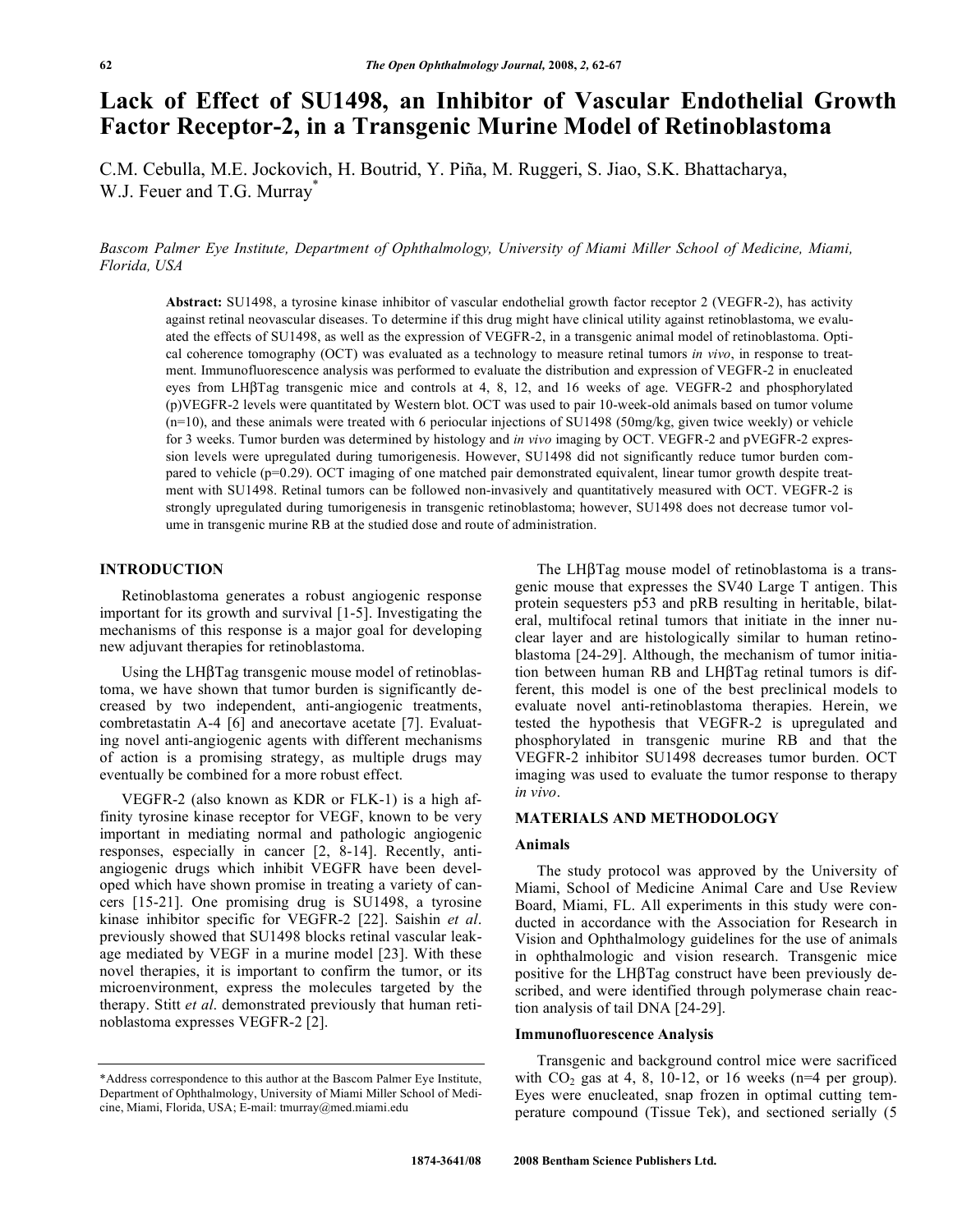microns). For immunofluorescence, slides were fixed with cold methanol 15 minutes at -20°C. Blocking solution (phosphate buffered saline (PBS) with 5% bovine serum albumin, and 1% Triton-X 100) was added to the slides for 1 hour at room temperature and drained off. VEGFR-2 was detected with a rat monoclonal antibody (clone 4H3B6H9, Chemicon International, Temecula, CA) and Alexa Fluor 488 conjugated secondary antibody (Invitrogen). As a control, the primary antibody was omitted. DAPI (Invitrogen) was used as a counterstain. Slides were coverslipped with Antifade mounting media (Biomeda, Foster City, CA).

 Twelve to 16 sections per eye were viewed with an Olympus Bx51 fluorescent microscope and images were digitally acquired. Exposure times for VEGFR-2 immunofluorescence were standardized within each experiment.

### **Histologic Tumor Burden Analysis**

 Tumor burden was determined by standard hematoxylin and eosin-(H&E) as previously described [30]. Four of every 6 frozen sections of the eye were fixed in 4% paraformaldehyde and stained with H&E. All stained sections were evaluated for the largest tumor area at a magnification of 40X. Digital photographs were acquired and the tumor area was calculated and normalized to the area of the globe [30].

#### **Western Blot**

 Retinas and retinal tumors (n=8 per group) from 4, 8, and 16 week-old LHβTag mice and background controls were removed under a dissecting microscope using a #10 blade scalpel and iris spatula (FST Instruments). Non-retinal structures were removed with jewelers' forceps. Retinas and tumors were pooled and homogenized with cold extraction buffer (125 mM TrisCl pH 7.0, 100 mM NaCl and 1% Sodium dodecyl sulphate (SDS)). Proteins were quantitated using the Bradford method. Equal microgram quantities of protein were suspended in Laemmli buffer and fractionated with SDS-PAGE on 4-20% precast gels (Invitrogen). Recombinant human VEGFR-2-Fc chimera (R&D Systems) was used as a positive control for VEGFR-2 and pVEGFR-2 proteins. Proteins were electroblotted onto a polyvinylidene fluoride (PVDF) membrane. Membranes were blocked with 5% nonfat milk and incubated with VEGFR-2 primary antibody (FLK-1 (C-1158), Santa Cruz) or pVEGFR2 primary antibody (PhosphoDetect Anti-VEGFR2 (pTyr1214), Calbiochem) and a secondary antibody conjugated to horseradish peroxidase. Blots were developed using ECL chemiluminescence. Blots were stripped and re-probed for  $\beta$ -actin (clone C4, Santa Cruz) as a loading control.

# **OCT Analysis**

 A spectral-domain optical coherence tomography (OCT) system for noninvasive, *in vivo*, high resolution imaging of rodent retina was used as previously described [31]. The configuration of the OCT system used in this study is similar to the previous study except that the depth resolution was improved to  $\sim$ 3  $\mu$ m in tissue. The right eyes of 10 LH $\beta$ Tag mice were imaged *in vivo*, and the mice were paired according to greatest cross-sectional tumor width: small  $(\leq 1/3$  mm), medium ( $1/3$  mm to  $\leq 3/4$  mm), medium-large ( $3/4$ mm to  $\leq 1$ mm), large (1mm to  $\leq 1.5$ mm), and very large ( $\geq 1.5$ mm).

For one select pair (animal numbers II8 and MM8), the tumor location was registered and volume was extracted once a week for 3 weeks (time 0, week 1, week 2, and week 3 postinjection #1). A semiautomatic segmentation tool for segmenting the tumor boundaries in each OCT cross-sectional image was used. The tumor volume was then calculated automatically using the segmented boundaries.

# **SU1498 Experiments**

Spectral OCT was used to pair 10-week-old LH $\beta$ Tag mice based on tumor volume (n=10). Paired animals were treated with 6 periocular injections (given in a 10µl volume twice weekly for 3 weeks) of either SU1498 (50mg/kg, LC Labs, n=5) or DMSO vehicle (n=5). Mice were sacrificed 4 days after the final injection. Tumor burden was determined by H&E histology and weekly, *in vivo* imaging by OCT. The dose of SU1498 was based on studies by Saishin *et al*. [23], which demonstrated prevention of retinal leakage from intravitreal injection of VEGF in C57BL/6J mice. A similar study without prior OCT selection was also performed by this laboratory in which SU1498 (50mg/kg) was given *via*  oral gavage. In this study, 6 doses of SU1498 (or vehicle) were delivered to 10 week LH $\beta$ Tag mice (n=5 per group) twice weekly for 3 weeks. Mice were enucleated at 16 weeks of age, and eyes were formalin-fixed, paraffin-embedded, sectioned, and tumor burden was analyzed by H&E staining.

#### **RESULTS**

 To test the hypothesis that VEGFR-2 expression is upregulated during tumorigenesis in the  $L$ H $\beta$ Tag transgenic model of retinoblastoma, we performed immunofluorescence analyses. LH $\beta$ Tag mice develop multiple, bilateral retinal tumors that are typically not visible on histology at 4 weeks of age, small at 8 weeks, medium–sized at 10-12 weeks, and fill the globe by 16 weeks of age [30]. Eyes from 4, 8, 10-12, and 16 week-old transgenic mice and background controls were evaluated (n=4 per group). In eyes with medium and large tumors, VEGFR-2 expression could be seen in 4 week positive mice in the ganglion cell layer and flanking the inner nuclear layer, but overall levels were very low. In contrast, VEGFR-2 levels were strongly upregulated in 8, 10-12, and 16 week transgenic mice, both in areas of tumor and in the retina (Fig. **1**). VEGFR-2 immunostaining was most intense in the ganglion cell layer, inner plexiform layer, outer plexiform layer, and within the body of tumors. Large tumors (16 week) had VEGFR-2 immunofluorescence throughout the tumor (Fig. **1**). Immunohistochemical analyses suggest that VEGFR-2 is expressed by Muller glia as well as endothelial cells in this tumor. VEGFR-2 staining colocalizes with molecules associated with Muller glia (CRALBP and vimentin) more than with endothelial cells (CD105 and lectin, data not shown).

 In order to confirm the upregulation of VEGFR-2 during tumorigenesis, we performed Western blot analyses on retinas and tumors isolated from 4, 8, and 16 week  $L H \beta T \text{ag}$ mice and background controls (n=8 retinas per group). VEGFR-2 levels were elevated in 8 and 16 week old transgenic mice compared with 4 week old mice and negative controls (Fig. **2**). The activation of VEGFR-2 begins with VEGF binding the receptor, leading to its phosphorylation [10]. Western blot analysis of pVEGFR-2 levels was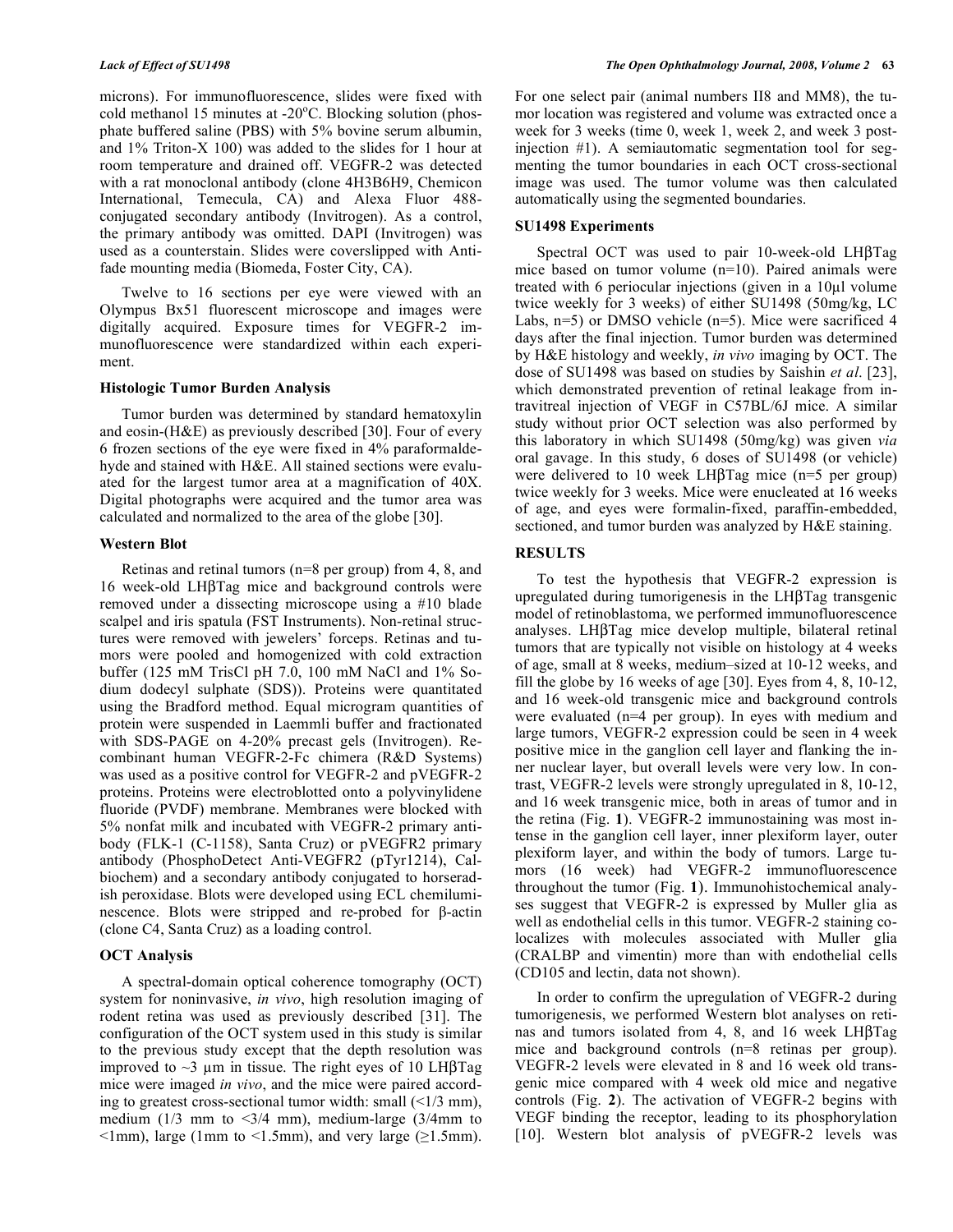

Fig. (1). VEGFR-2 immunofluorescence staining in LH $\beta$ Tag transgenic retinoblastoma. Representative eyes from LH $\beta$ Tag mice at 4 (A), 10 (B), and 16 (**C**,**D**) weeks are shown. VEGFR-2 immunoreactivity is green and DAPI counterstaining is blue. GCL, ganglion cell layer; IPL, inner plexiform layer; INL, inner nuclear; ONL, Outer nuclear layer. Magnification (**A**) 200 X, (**B**) 100 X, (**C**) 200 X. (**D**) zoomed image from inset of **C**.

performed to confirm that VEGFR-2 phosphorylation occurs in transgenic retinoblastoma. Levels of pVEGFR-2 were elevated in 4- and 16-week-old  $L$ H $\beta$ Tag retinal and tumor extracts compared to controls (Fig. **2**). Immunoblots were probed for  $\beta$ -actin as a loading control (Fig. 2).

 Since VEGFR-2 is upregulated and phosphorylated in transgenic retinoblastoma, we hypothesized that pharmacologically blocking VEGFR-2 would be an effective therapeutic strategy, reducing tumor burden. To test this hypothesis, LH $\beta$ Tag mice (n=5 per group) were treated with SU1498, a drug shown to effectively block retinal leakage in response to VEGF intravitreal injections in mice [23]. The same dose (50mg/kg) was used in this study, and the drug was delivered to 10 week transgenic mice *via* 6, 10ul periocular injections twice weekly for 3 weeks. The vehicle, DMSO, was used as a control. Mice were first paired based on tumor size, as determined with spectral OCT imaging. The tumors were grouped into small, medium, medium-large, and large sizes as described in the methods (Table **1**). Side-effects of both DMSO and SU1498 included moderately severe orbital fibrosis in all animals. Other side effects included corneal abrasions and ulceration, conjunctival hyperemia, and neovascularization of the cornea in one animal. Abrasions and ulcerations were treated with erythromycin ophthalmic ointment. No infection or corneal perforations occurred.

 As shown in Fig. (**3A**), the tumor burden was decreased after treatment with SU1498 compared with DMSO control, but not significantly (p=0.29, paired t-test). A 95% confidence interval around the non-significant mean difference of DMSO – SU1498 tumor to globe ratio (0.06) ranged from - 0.08 to +0.19. Similarly, analysis of each pair shows no significant improvement in SU1498 treated eyes compared to



**Fig. (2).** VEGFR-2 and pVEGFR-2 are upregulated in transgenic RB. (**A**) Western blot analysis was performed in retinal/tumor isolates from LH $\beta$ Tag mice and controls at 4, 8, and 16 weeks of age (n=8 pooled retinas per group). Actin was probed as a loading control. One representative blot is shown of 3 replicates. (**B**) Graphic representation of one representative experiment showing quantitative changes in VEGFR-2 and pVEGFR-2 levels (in relative units) from Western blot analysis. Animal age (weeks) and tumor status (+ for positive or – for negative tumor burden) is indicated on the xaxis.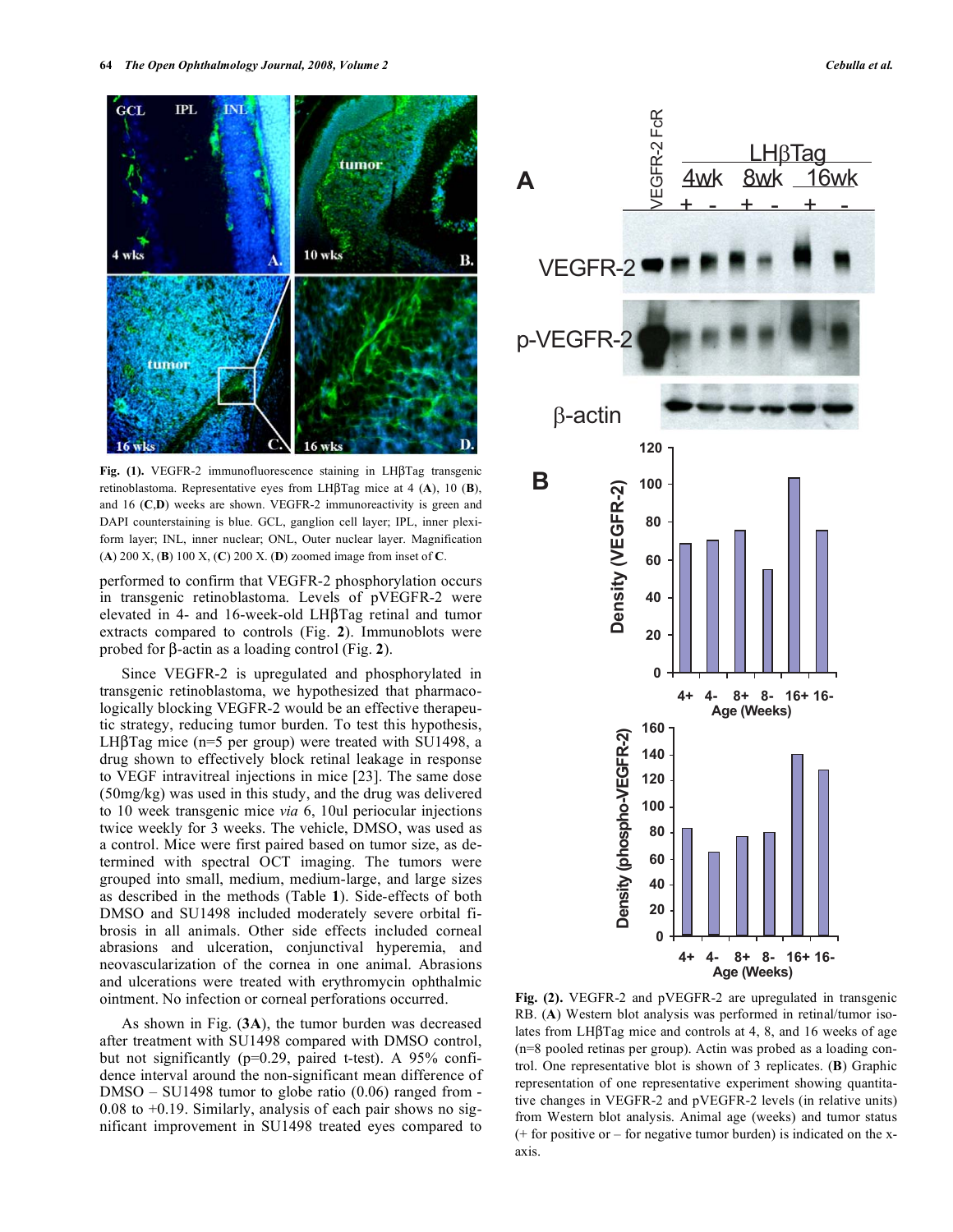| Table 1. LHBTag Mice were Paired into Groups with Equivalent Tumor Burden Prior to Initiating Therapy. The Final Tumor |  |  |  |
|------------------------------------------------------------------------------------------------------------------------|--|--|--|
| Areas (in Pixels, Determined from Histology) After Treatment are Shown                                                 |  |  |  |

| <b>Pair Number</b> | <b>Initial Tumor Size</b> | <b>Final Tumor Area (SU1498)</b> | <b>Final Tumor Area (DMSO)</b> |
|--------------------|---------------------------|----------------------------------|--------------------------------|
| $1$ (II5:LL3)      | Very Large                | 137,509                          | 169,258                        |
| $2$ (II6: JJ9)     | Large                     | 69,321                           | 22,721                         |
| $3$ (LL1-LL2)      | Large                     | 54,585                           | 324,610                        |
| $4$ (II8:MM8)      | Medium                    | 74,099                           | 78,967                         |
| 5 (KK1:KK3)        | Medium                    | 85,129                           | 67,897                         |
| Average            |                           | 84,129                           | 132,691                        |
| Standard dev.      |                           | 31,793                           | 119,737                        |



**Fig. (3).** VEGFR-2 inhibitor SU1498 did not significantly reduce tumor burden. (**A**) Histologic analysis demonstrates that the average tumor burden (tumor/globe ratio) of LHßTag right eyes was not significantly decreased by six periocular injections of SU1498, compared with DMSO control. (**B**) Scatter plot of tumor burden in DMSO-treated versus SU1498-treated eyes. Each point represents the tumor burden of one pair, with DMSO tumor burden on the Yaxis and SU1498 tumor burden on the X-axis. The diagonal line indicates equal tumor burden in the SU1498-treated eyes and DMSO control. Pairs in which SU1498-treated eyes had smaller tumors appear in the upper triangle of the graph.

controls, although in two pairs the tumor burden was substantially less in SU1498-treated eyes (Fig. **3B**). These negative data were corroborated by another study in which SU1498 (50mg/kg) was delivered to LHTag mice *via* oral gavage instead of periocular injection (n=5 SU1498 and 5 vehicle controls (data not shown)).

 Spectral OCT technology has now enabled non-contact, *in vivo* imaging of LH $\beta$ Tag retinal tumor response to drug therapies. Two paired mice (study number II8 and MM8) were imaged once each week during the course of the experiment, and their tumors were followed. Both SU1498 and DMSO treated animals showed linear increases in tumor volume during the 2 weeks evaluated, with no significant differences (Fig. **4**). By the third week of the experiment (age 13 weeks), the tumor volume was not measured since tumor size exceeded the detection boundaries of this system (data not shown). The calculated tumor volumes (in cubic millimeters) are shown in Table **2**.

# **DISCUSSION**

 Herein we show that although VEGFR-2 is upregulated and phosphorylated in transgenic murine retinoblastoma during tumorigenesis, treatment with the VEGFR-2 blocking drug SU1498 does not significantly decrease tumor burden at the dose studied, even though SU1498 tumor burden was substantially less in two animal pairs. To our knowledge, this is the first study to (1) pair animals with equivalent ocular tumor burden, in a transgenic model, and (2) follow tumor burden response to drug therapy *in vivo*, with OCT technology.

 The dose of SU1498 was carefully selected (a dose with known *in vivo* activity in mice [23]) and was delivered by both periocular injection and oral gavage. In contrast, two other anti-angiogenic drugs: anecortave acetate and combretastatin A-4, both significantly impacted transgenic retinoblastoma tumor volume [6,7].

 Of VEGF receptors, VEGFR-2 is most important in mediating angiogenesis; alone it is sufficient to mediate all of the angiogenic responses to VEGF [19,32]. Tumor growth has been successfully inhibited by manipulating VEGFR-2 activity, by using a dominant negative mutant of VEGFR-2 [15] and antibodies that block VEGF activity [20,21]. Further, novel anti-tyrosine kinase drugs specific for VEGF receptors, including PTK787/ZK 222584, ZD 6474, and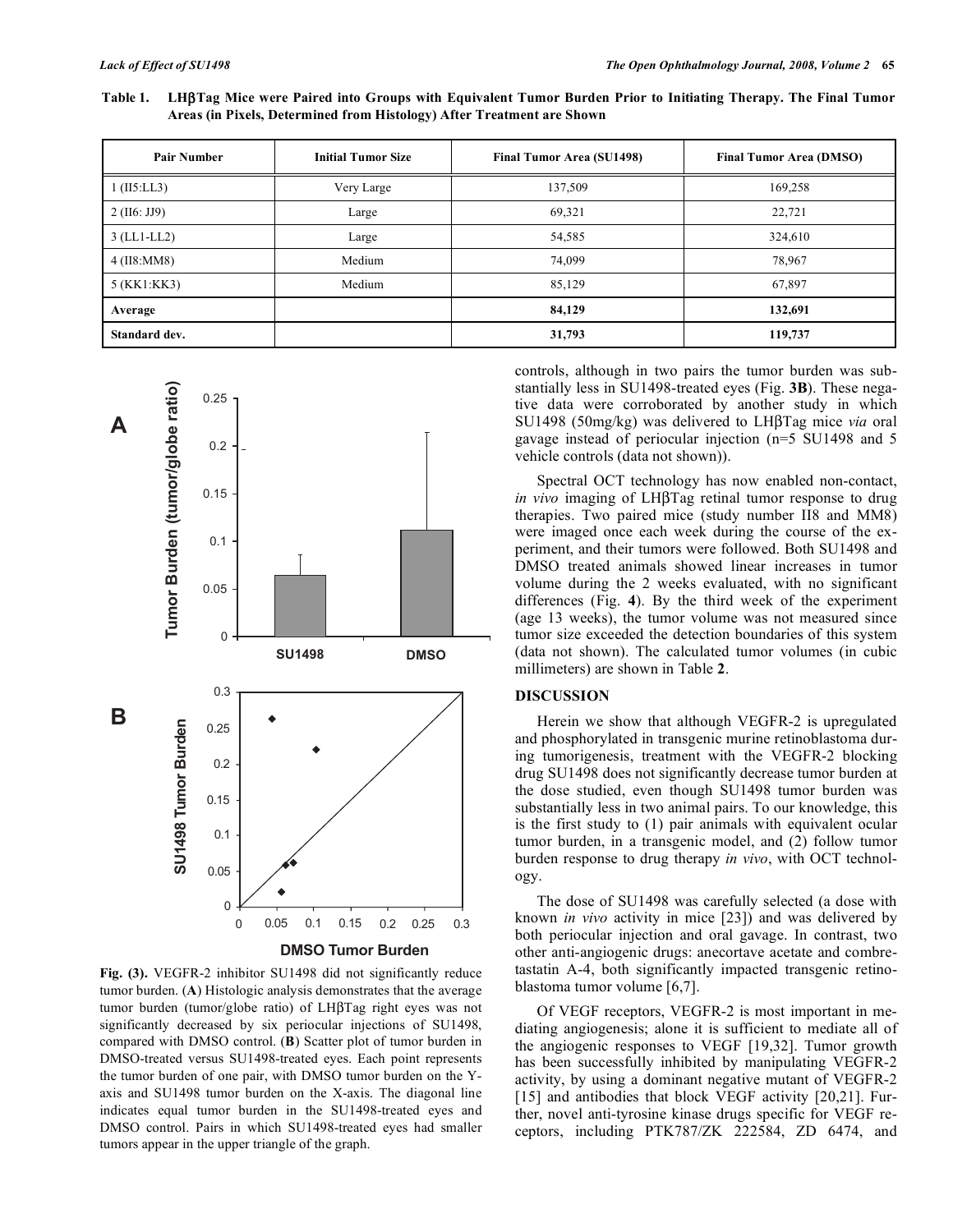**Table 2. Tumor Volume Calculations, in Cubic Millimeters, from Spectral OCT Imaging** 

| <b>Pair Number</b> | Tumor Volume Week 0 | <b>Tumor Volume Week 1</b> | <b>Tumor Volume Week 2</b> |
|--------------------|---------------------|----------------------------|----------------------------|
| II8 (SU1498)       | 0.0338              | 0.0540                     | 0.0697                     |
| MM8 (DMSO)         | 0.0267              | 0.0507                     | 0.0712                     |



**Fig. (4).** OCT effectively imaged tumor burden changes in response to SU1498 treatment. *In vivo* imaging was performed on a registered tumor in one matched pair of LHTag mice. (**A**) Pictures of the tumor in cross-section are shown prior to treatment (time 0, age 10 weeks), 1 week post-injection number 1 (11 weeks), and 2 weeks post injection number 1 (12 weeks). (**B**) Graph of the tumor volume determined by OCT segmentation methods.

SU5416, have shown promise in animal models and phase I/II trials for several cancers [16-18,21,33]. However, tumors may be able to make several different angiogenic factors as they develop; allowing compensation for the inactivation of one pro-angiogenic pathway (e.g., tumor bFGF levels increased in breast tumors when VEGF expression was eliminated) [34]. Thus, adding an anti-angiogenic drug with a different mechanism (such as endostatin) to VEGFR-2 inhibitors may significantly improve efficacy, as shown by Abdollahi *et al*. [35].

 Anecortave acetate, an angiostatic cortisene, blocks angiogenesis by inhibiting matrix metalloproteinases and urokinase plasminogen activator [36]. Combretastatin A-4 is a microtubule-binding agent which targets angiogenic vessels, in part by disrupting vascular endothelial-cadherin signaling [37]. It is tempting to speculate that the mechanisms of these drugs are more far-reaching in inhibiting the multifaceted angiogenic responses of transgenic retinoblastoma tumors. In fact, inhibiting multiple classes of VEGF receptors or all VEGF isoforms may have a greater efficacy against transgenic retinoblastoma tumors. Recently, Gille *et al*. [38] showed no significant impact on metastatic melanoma tumor burden when just VEGFR-1 or -2 was targeted, but a significant reduction in tumor burden was achieved when both treatments were combined.

 In summary, targeting the angiogenic response of retinoblastoma tumors seems to be a promising therapeutic strategy. However, significant testing of combination strategies may be necessary to find the most efficacious therapies.

# **ACKNOWLEDGEMENTS**

 We would like to thank Gabe Gaidosh for confocal microscopy assistance and Magda Celdran for excellent histology. We thank Dr. George Hoppe for helpful comments on Western blot. This work was supported by NIH RO1 EY013629, NIH P30-EY014801, and Research to Prevent Blindness.

#### **REFERENCES**

- [1] Tapper D, Langer R, Bellows AR, Folkman J. Angiogenesis capacity as a diagnostic marker for human eye tumors. Surgery 1979; 86: 36-40.
- [2] Stitt AW, Simpson DA, Boocock C, Gardiner TA, Murphy GM, Archer DB. Expression of vascular endothelial growth factor (VEGF) and its receptors is regulated in eyes with intra-ocular tumours. J Pathol 1998; 186: 306-312.
- [3] Marback EF, Arias VE, Paranhos A, Jr., Soares FA, Murphree AL, Erwenne CM. Tumour angiogenesis as a prognostic factor for disease dissemination in retinoblastoma. Br J Ophthalmol 2003; 87: 1224-1228.
- [4] Rossler J, Dietrich T, Pavlakovic H, *et al*. Higher vessel densities in retinoblastoma with local invasive growth and metastasis. Am J Pathol 2004; 164: 391-394.
- [5] Pe'er J, Neufeld M, Baras M, Gnessin H, Itin A, Keshet E. Rubeosis iridis in retinoblastoma. Histologic findings and the possible role of vascular endothelial growth factor in its induction. Ophthalmology 1997; 104: 1251-1258.
- [6] Escalona-Benz E, Jockovich M-E, Murray TG, *et al*. Combretastatin a-4 prodrug in the treatment of a murine model of retinoblastoma. Invest Ophthalmol Vis Sci 2005; 46: 8-11.
- [7] Jockovich ME, Murray TG, Escalona-Benz E, Hernandez E, Feuer W. Anecortave acetate as single and adjuvant therapy in the treatment of retinal tumors of LH(beta)T(ag) mice. Invest Ophthalmol Vis Sci 2006; 47: 1264-1268.